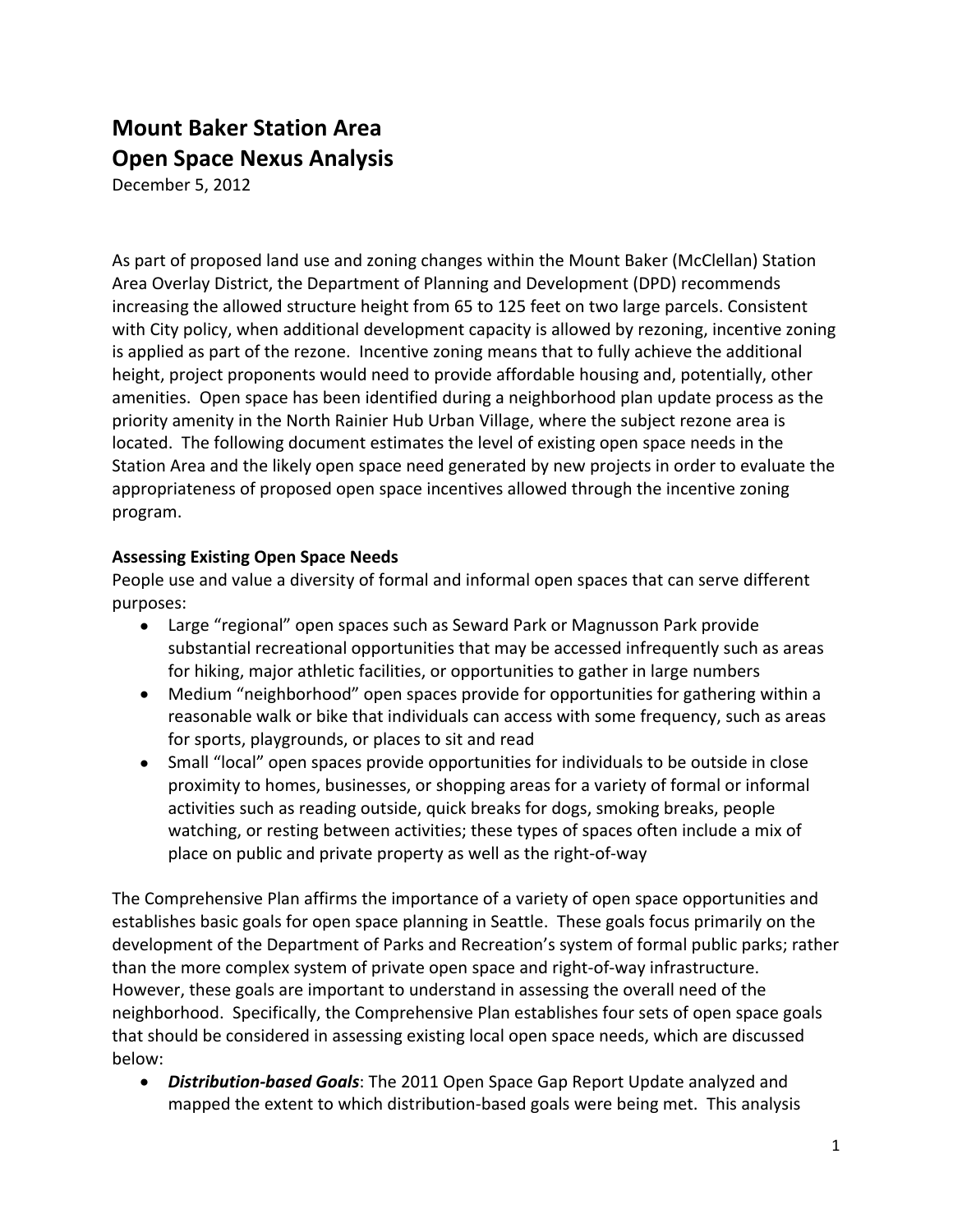showed that the majority of the Mount Baker Station Area was not meeting distribution‐ based goals. The only exception was the area located around Martin Luther King Jr. Memorial Park which includes a portion of the site that is proposed to be zoned SM‐125. However, this park is geographically separated from Station area by a large arterial street and a substantial grade change preventing a direct connection. A picture of the view to the park from the Lowe's site is shown below. Given the indirect route necessary to access the park by foot, the walking distance to this park is even greater than what was measured by the Parks GIS analysis.

- **Residential Population-based Goals**: The 2011 Open Space Gap Report Update summarized population-based statistics for the North Rainier Hub Urban Village, but not the Station Area itself. This summary concluded that the North Rainier Hub Urban Village has substantially more open space than is necessary to meet the residential population‐based goals through 2024; however, these goals are met predominately by a few large parks located on the edge of the Hub Urban Village and a significant distance from the Station Area. None of the parks included in this analysis are located in the Mount Baker Station Area. The North Rainier Hub Urban Village is a particularly large and linear urban village compared with other urban villages, so it is likely appropriate to consider the Station Area as well as the Urban Village. If the Station Area were used as the unit for calculating residential population‐based goals, it would not meet these goals as there are no parks within the station area according to the Parks Department's calculations. As noted above, Martin Luther King Jr. Memorial Park is not immediately accessible to the Station Area given that it is geographically separated from Station area by a large arterial street and a substantial grade change.
- **Breathing Room Goals**: Breathing room open space refers to the combined acreage of all dedicated open spaces, including parks but also greenspaces, trails, and boulevards. This goal acknowledges that that neighborhoods need more than just formal parks to provide open space and natural areas. However, the Comprehensive plan does not provide breathing room goals for local areas so it is not appropriate to apply this standard to the Mount Baker Station Area.
- *Village Commons Goal*: The comprehensive plan establishes a goal of having one usable open space of at least one acre for every urban village. Colman Playground, Bradner Gardens Park, and Martin Luther King Jr. Memorial Park all meet this criterion.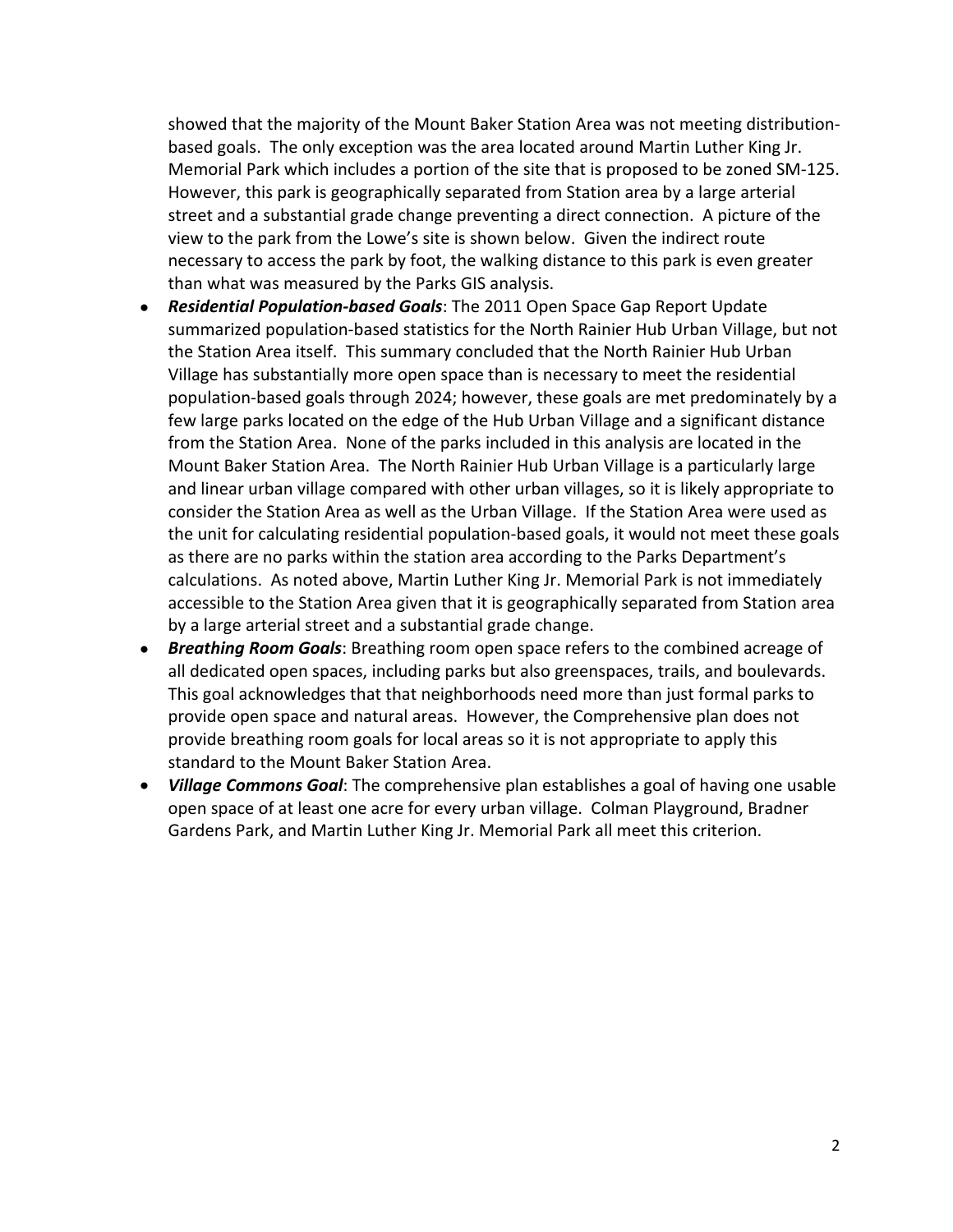View of Martin Luther King Jr Park from Northeast Corner of Lowe's site







Additionally, the North Rainier Hub Urban Village is very auto‐oriented neighborhood with a substantial amount of parking lots and driveways. The environment is very uninviting to pedestrians as there are very few areas to rest or relax. In order to maximize the investment of the light rail station in this area, it will very important to develop more open space opportunities that can help to make this area a more pleasant place for pedestrians. Small, local open space opportunities will be especially important since the large roads and autooriented environment discourage walking.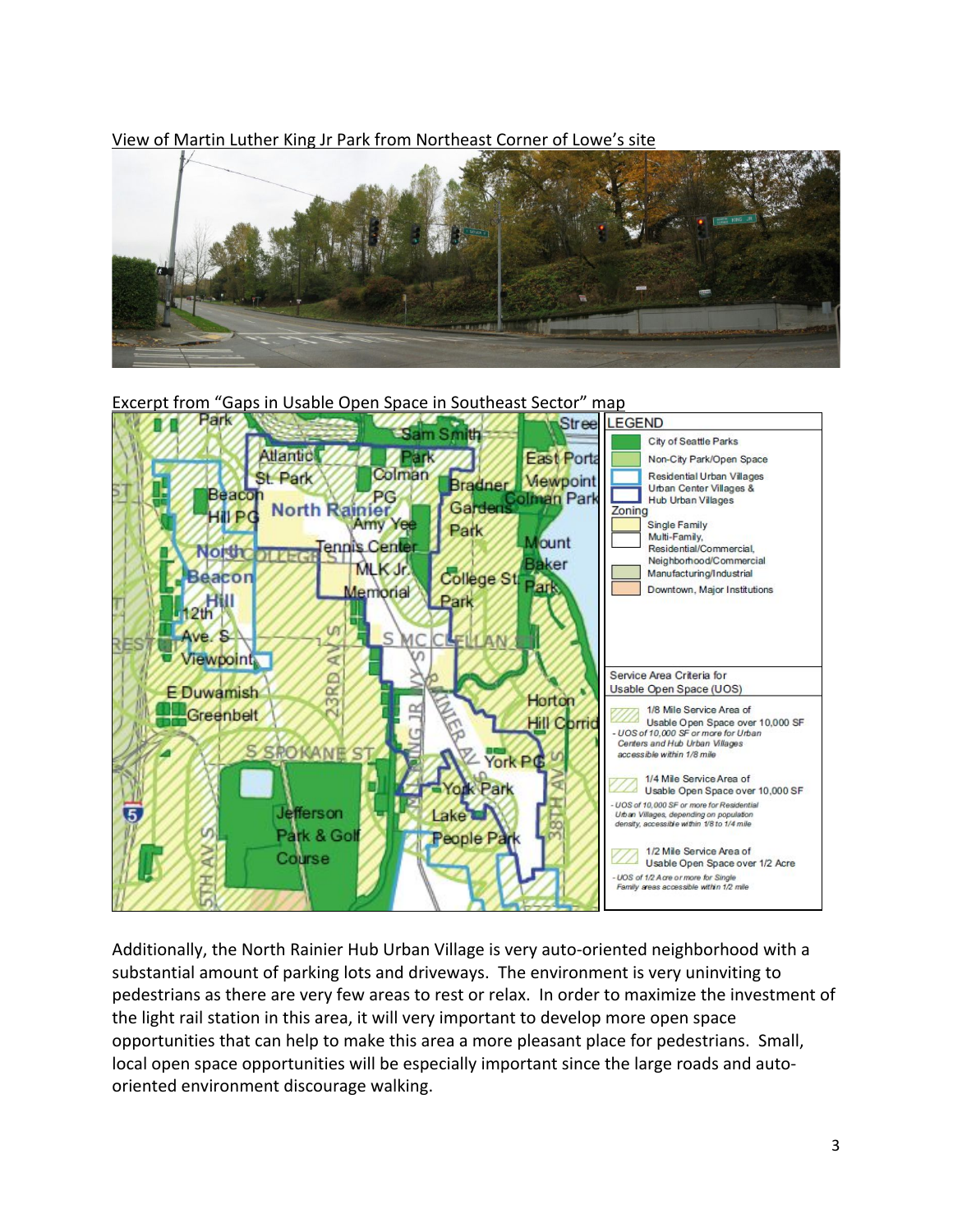View from Northeast Corner of Lowe's site



Overall, this analysis suggests there is a substantial existing open space need within the Mount Baker Station Area that would justify allowing public open space amenities to count toward incentive zoning. The majority of the area does not appear to meet distribution standards and the population‐based standard is not met within the Station Area. Martin Luther King Jr. Memorial represents the only major amenity for the area and is separated by substantial barriers which make it unlikely to be used on a regular basis by users of the Station Area. Additionally, the large roads and auto‐oriented environment create a very inhospitable situation for pedestrians which could be someone meliorated by the presence of open space.

### **Assessing Project‐level Impacts**

The additional open space need created by new projects is likely to vary based on the specific uses contained in the project and the availability of other amenities nearby; however, there are existing standards that may help approximate the likely magnitude of impact.

For residential areas, the Hub Urban Village Usable Open Space Population‐based Goal provides the best existing approximation of open space need generated by new residential development. This goal of 1 acre of usable open space per 1,000 households can be translated to usable open space per residential floor area as follows:

1 acre/1,000 households \* 43,560 sq ft/1 acre \* 0.95 household/1 unit \* 1 unit/1,063 gross sq ft = 38.9 sq ft open space / 1000 sq ft of residential floor area

Project-level impacts for non-residential uses are more difficult because of the diversity of possible nonresidential uses. The City of Seattle does not currently have any open space goals that specifically address needs generated from nonresidential use. The Land Use Code does, however, require open space as part of office developments in Downtown, Commercial, and Seattle Mixed zones in recognition of the open space needs created by these uses. This standard requires at least 20 square feet for each 1,000 square feet of office space. This standards were developed as part of the City of Seattle's "Revised Development Regulations, Open Space for Downtown Office Projects" (1994) from analysis of open space requirements for a number of US cities, including San Francisco, Charlotte and Pittsburgh. Open Space requirements for retail uses were not included because "such desirable small businesses would find meeting the open space requirement economically infeasible" (Issues Guide to the Mayor's Recommended Comprehensive Plan, 1994). The City has not been able to find research attempting to calculate the open space need generated for other nonresidential uses; however,